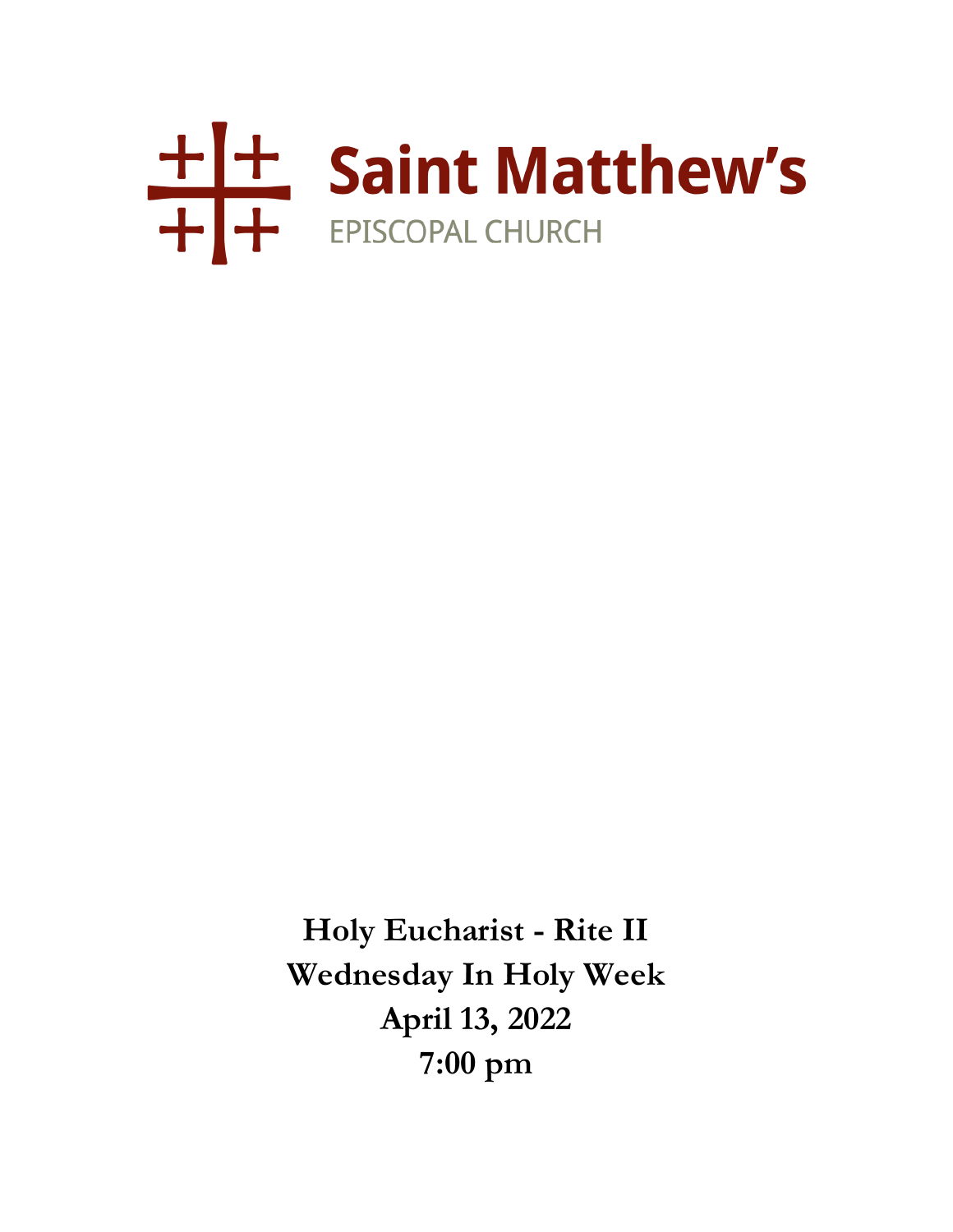## **Welcome to St. Matthew's! We are glad you are here.**

The People are invited to read the words in **bold**. If you're joining us from home, please stand, kneel, sing, and pray with us as you're able. No matter where you are, joining in this worship service is a form of prayer that connects you to God and to each other. Whenever two or three are gathered, even virtually, Scripture reminds us that Jesus is present among us.

#### **Children are most welcome and are encouraged to participate in worship.**

To the parents of children: Relax! God put the wiggle in children. Sit toward the front so your little ones can see and hear. Go ahead and quietly answer their questions. If you don't know the answer, the priest would love to talk to your little one. When you sing the hymns and join in the prayers, you teach little hearts how to be faithful; you are their best model. If you need to leave the service, that's okay. Don't be shy about coming back. It was Jesus who said, "Let the little children come to me."

#### **Wherever you are on your spiritual journey, there is a place for you at St. Matt's.**

# **+ T H E W O R D O F G O D +**

| Celebrant | Bless the Lord who forgives all our sins. |
|-----------|-------------------------------------------|
| People    | God's mercy endures forever.              |

#### **The Collect**

| Celebrant | The Lord be with you. |
|-----------|-----------------------|
| People    | And also with you.    |
| Celebrant | Let us pray.          |

Lord God, whose blessed Son our Savior gave his body to be whipped and his face to be spit upon: Give us grace to accept joyfully the sufferings of the present time, confident of the glory that shall be revealed; through Jesus Christ your Son our Lord, who lives and reigns with you and the Holy Spirit, one God, for ever and ever. **Amen.**

#### **First Reading Isaiah 50:4-9a**

The Lord GOD has given me the tongue of a teacher, that I may know how to sustain the weary with a word. Morning by morning he wakens--wakens my ear to listen as those who are taught. The Lord GOD has opened my ear, and I was not rebellious, I did not turn backward. I gave my back to those who struck me, and my cheeks to those who pulled out the beard; I did not hide my face from insult and spitting. The Lord GOD helps me; therefore I have not been disgraced; therefore I have set my face like flint, and I know that I shall not be put to shame; he who vindicates me is near. Who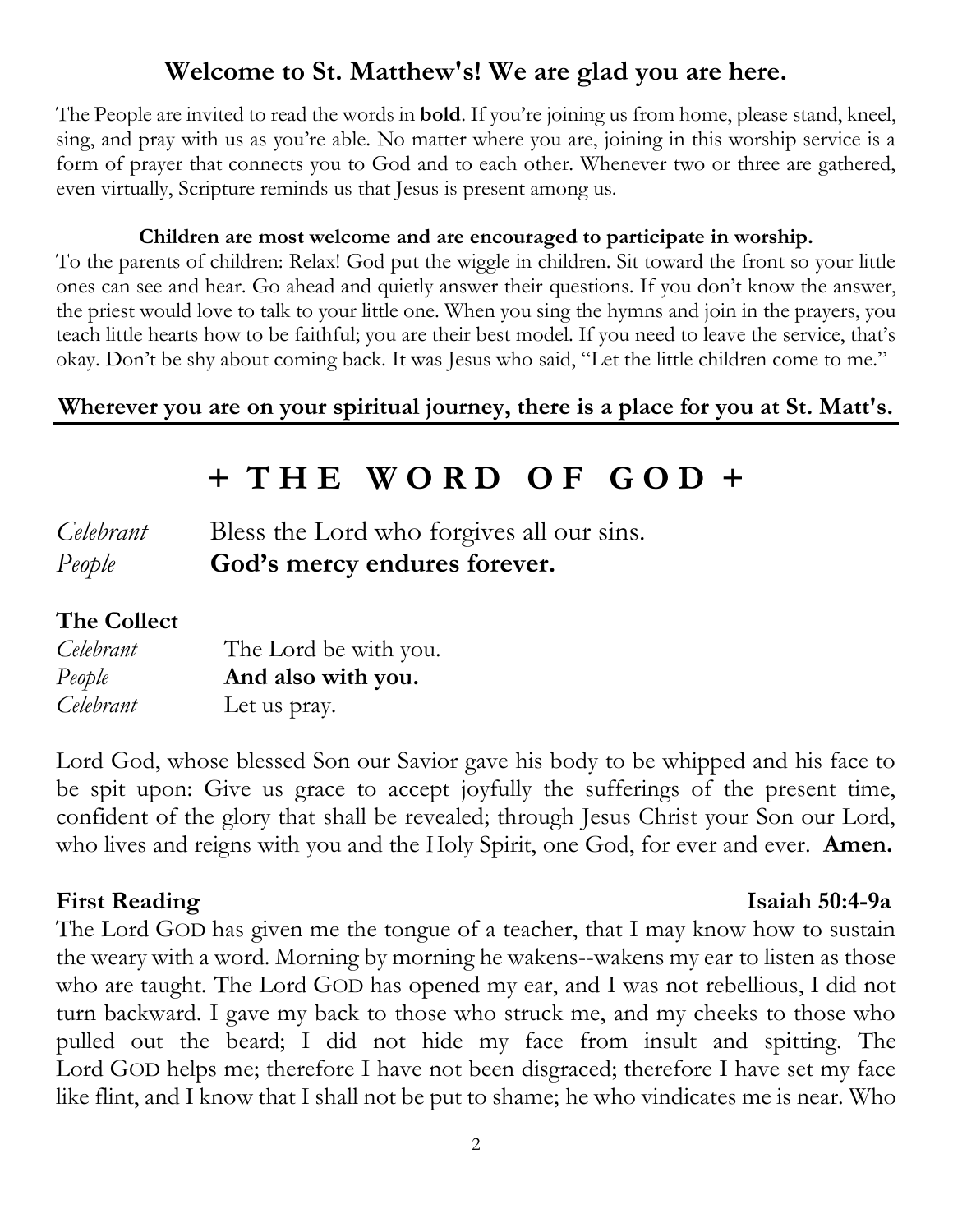will contend with me? Let us stand up together. Who are my adversaries? Let them confront me. It is the Lord GOD who helps me; who will declare me guilty?

*Lector* The Word of the Lord. *People* **Thanks be to God.**

**Psalm 70** *The People read the portions in* **bold.**  $1$  Be pleased, O God, to deliver me; O LORD, make haste to help me.

**<sup>2</sup> Let those who seek my life be ashamed and altogether dismayed; let those who take pleasure in my misfortune draw back and be disgraced.**

- <sup>3</sup> Let those who say to me "Aha!" and gloat over me turn back, because they are ashamed.
- **<sup>4</sup>Let all who seek you rejoice and be glad in you; let those who love your salvation say for ever, "Great is the LORD!"**

 $5$ But as for me, I am poor and needy; come to me speedily, O God.

## **<sup>6</sup> You are my helper and my deliverer; O LORD, do not tarry.**

### **Second Reading Hebrews 12:1-3**

Since we are surrounded by so great a cloud of witnesses, let us also lay aside every weight and the sin that clings so closely, and let us run with perseverance the race that is set before us, looking to Jesus the pioneer and perfecter of our faith, who for the sake of the joy that was set before him endured the cross, disregarding its shame, and has taken his seat at the right hand of the throne of God. Consider him who endured such hostility against himself from sinners, so that you may not grow weary or lose heart.

| Lector | The Word of the Lord. |
|--------|-----------------------|
| People | Thanks be to God.     |

*All Stand for the Gospel Procession*

## **The Holy Gospel John 13:21-32**

| Celebrant | The Holy Gospel of our Lord Jesus Christ according to John. |
|-----------|-------------------------------------------------------------|
| People    | Glory to you, Lord Christ.                                  |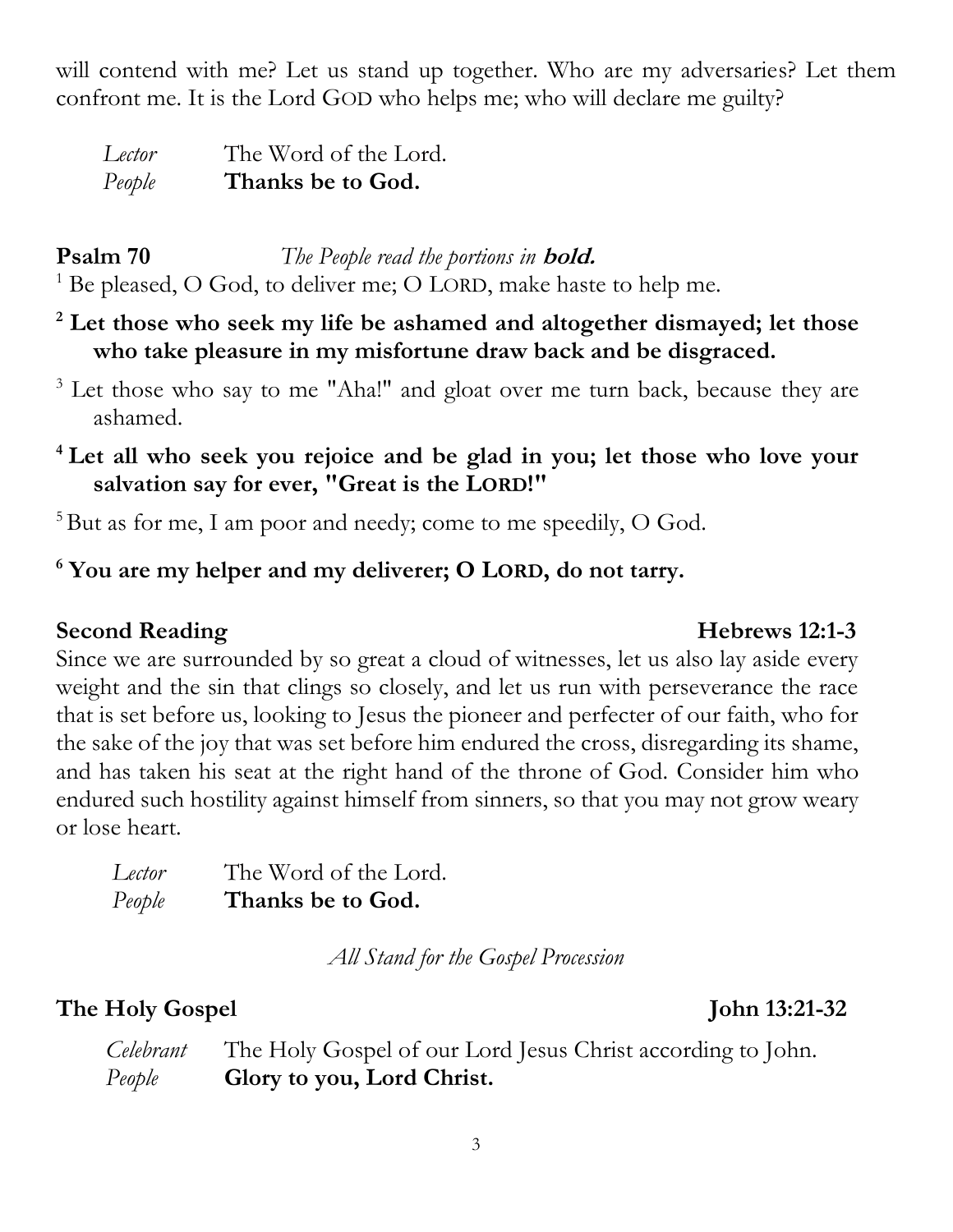At supper with his friends, Jesus was troubled in spirit, and declared, "Very truly, I tell you, one of you will betray me." The disciples looked at one another, uncertain of whom he was speaking. One of his disciples-- the one whom Jesus loved-- was reclining next to him; Simon Peter therefore motioned to him to ask Jesus of whom he was speaking. So while reclining next to Jesus, he asked him, "Lord, who is it?" Jesus answered, "It is the one to whom I give this piece of bread when I have dipped it in the dish." So when he had dipped the piece of bread, he gave it to Judas son of Simon Iscariot. After he received the piece of bread, Satan entered into him. Jesus said to him, "Do quickly what you are going to do." Now no one at the table knew why he said this to him. Some thought that, because Judas had the common purse, Jesus was telling him, "Buy what we need for the festival"; or, that he should give something to the poor. So, after receiving the piece of bread, he immediately went out. And it was night.

When he had gone out, Jesus said, "Now the Son of Man has been glorified, and God has been glorified in him. If God has been glorified in him, God will also glorify him in himself and will glorify him at once."

*Celebrant* The Gospel of the Lord. *People* **Praise to you, Lord Christ.**

**The Homily** The Rev. Marissa Rohrbach

## **The Nicene Creed**

**We believe in one God, the Father, the Almighty, maker of heaven and earth, of all that is, seen and unseen.** 

**We believe in one Lord, Jesus Christ, the only Son of God, eternally begotten of the Father, God from God, Light from Light, true God from true God, begotten, not made, of one Being with the Father. Through him all things were made. For us and for our salvation he came down from heaven: by the power of the Holy Spirit he became incarnate from the Virgin Mary, and was made man.** 

**For our sake he was crucified under Pontius Pilate; he suffered death and was buried. On the third day he rose again in accordance with the Scriptures; he ascended into heaven and is seated at the right hand of the Father. He will come again in glory to judge the living and the dead, and his kingdom will have no end.**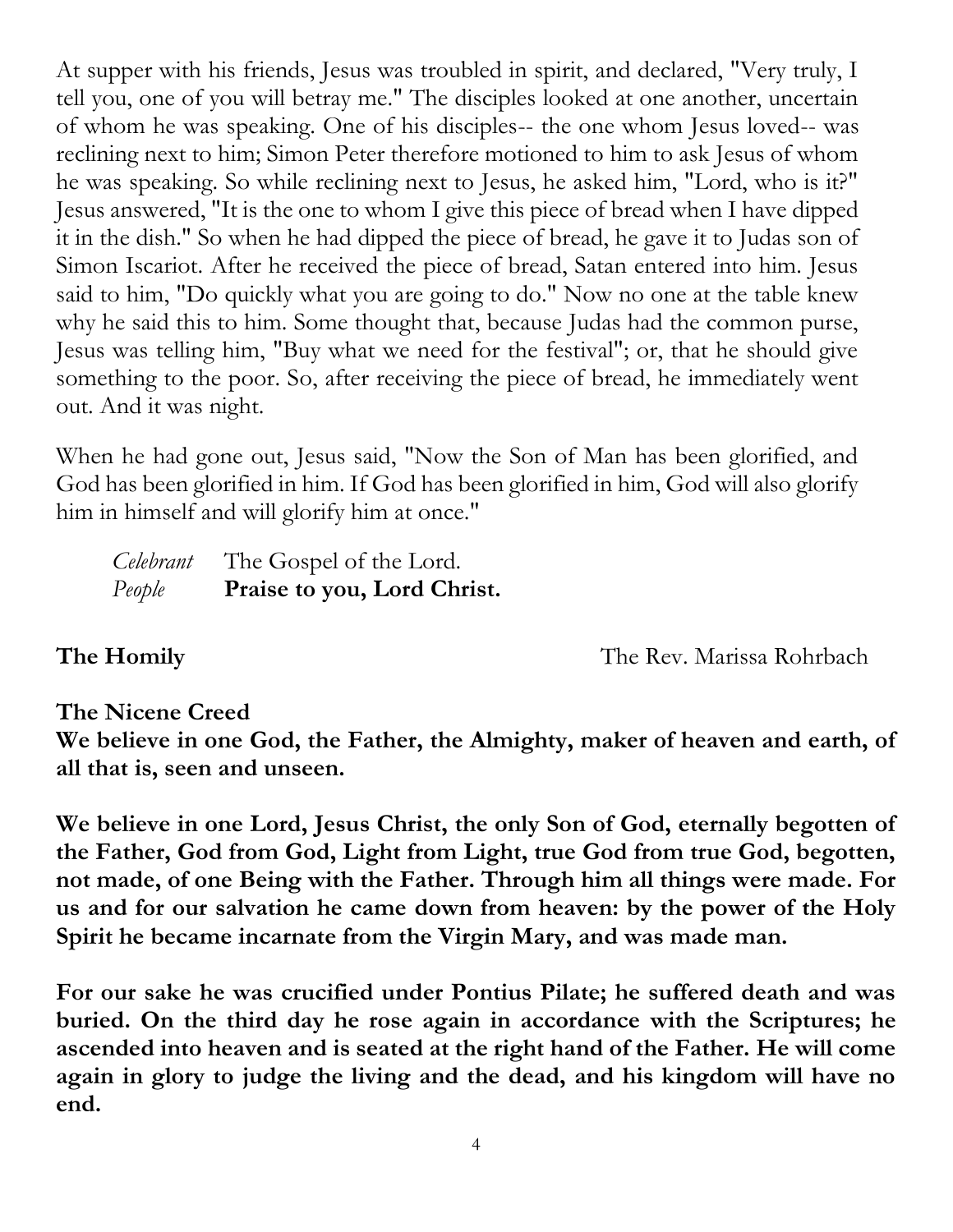**We believe in the Holy Spirit, the Lord, the giver of life, who proceeds from the Father and the Son. With the Father and the Son he is worshiped and glorified. He has spoken through the Prophets. We believe in one holy catholic and apostolic Church. We acknowledge one baptism for the forgiveness of sins. We look for the resurrection of the dead, and the life of the world to come. Amen.**

## **The Prayers of the People**

## *The Intercessor begins*

For the holy Catholic church throughout the world, sharing the death and resurrection of Christ; that all the world should come to know the saving love of Jesus Christ; let us pray to the Lord.

## **Lord, hear our prayer.**

For Ian and Laura, our Bishops, for Priests and Deacons and for all the Baptized who minister in Christ, and for all the holy people of God. Inspire our witness to Christ, that all may know the power of his forgiveness and the hope of his resurrection; let us pray to the Lord.

## **Lord, hear our prayer.**

For all nations, peoples, tribes, clans, and families; that the barriers which divide us may crumble, suspicions disappear, and hatreds cease; that our divisions being healed, we may live in justice and peace; let us pray to the Lord.

## **Lord, hear our prayer.**

For all who are tempted, oppressed, afflicted, or in need, especially for those we love who have asked for our prayers: Pat, Donald, Alison, Judy, Laura, Dick, Sue, Darlene, Jackie, Tom, Michael, Joanne, Brooks, Scott, Bobby, Martin, Marge, Vinny, Ann, Bruce, Melinda, Rob, Jane, Nancy, Dawn, Donnie, David, James, Aaron, Petra, Kathy, Richard, Mary Lou, Charles, and Dann; let us pray to the Lord. **Lord, hear our prayer.**

For those who have gone before us in faith, and for all the departed, [especially  $\Box$ ; let us pray to the Lord.

## **Lord, hear our prayer.**

For our families, friends, and neighbors, and for all those we love.

*The People are invited to share their intercessions and thanksgivings either silently or aloud.*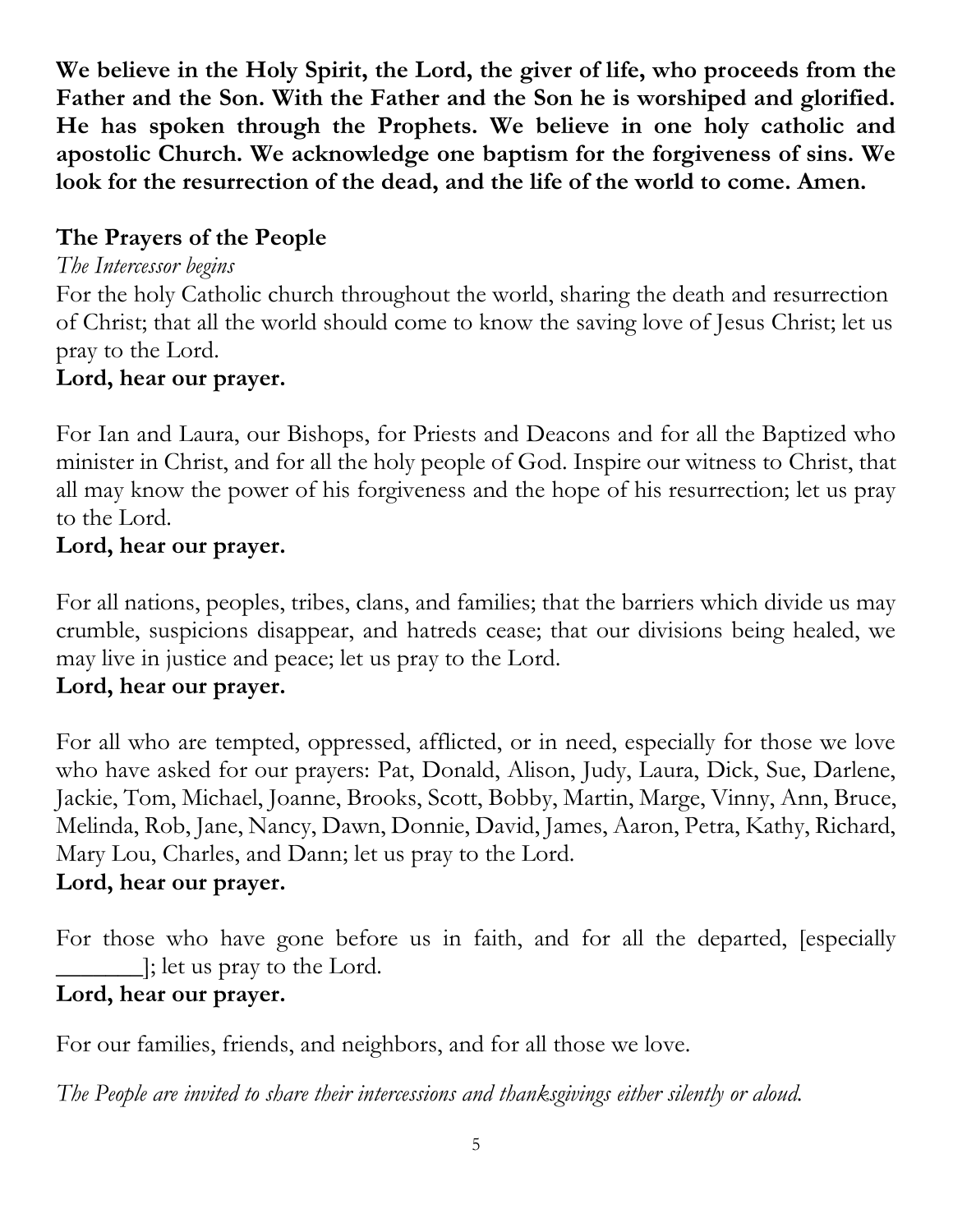#### *Celebrant*

Blessed are you, O Lord our God: You give us food and drink as the body and blood of Christ. Receive the prayers we offer this day for all those in need in every place and grant that all who come to your table may love and serve you and one another. Glory to you for ever and ever. **Amen.**

## **The Confession**

*Celebrant* Let us confess our sins to God. *Silence may be kept. The people may stand or kneel.*

### *Celebrant and People say together*

**God of all mercy, we confess that we have sinned against you, opposing your will in our lives. We have denied your goodness in each other, in ourselves, and in the world you have created. We repent of the evil that enslaves us, the evil we have done, and the evil done on our behalf. Forgive, restore, and strengthen us through our Savior Jesus Christ, that we may abide in your love and serve only your will. Amen.**

### *The Celebrant says*

Almighty God have mercy on you, forgive you all your sins through the grace of Jesus Christ, strengthen you in all goodness, and by the power of the Holy Spirit keep you in eternal life. **Amen.**

*Please stand as you are able.*

### **The Peace**

*Celebrant* The peace of the Lord be always with you. *People* **And also with you.**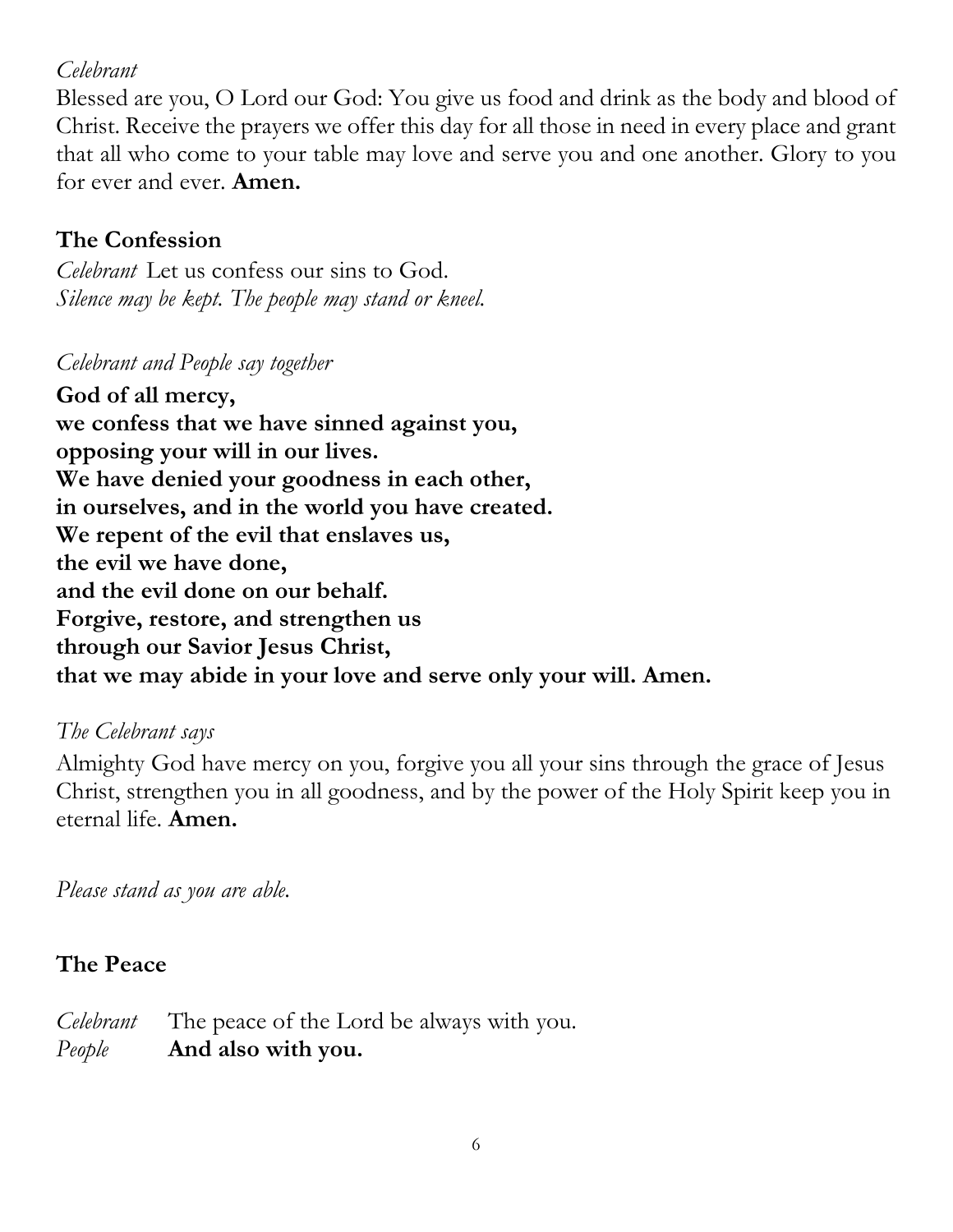## **+ T H E H O L Y C O M M U N I O N +**

## **The Offertory**

#### *Celebrant*

But do not neglect to do good and to share what you have, for such sacrifices are pleasing to God.



*Whether you've joined us today from near or far, in person or online, please consider making a gift of thanksgiving to support the work of God at St. Matthew's. Be part of God's mission with us as we make our way out of the COVID season and into the new life God promises. Visit [www.stmatthewswilton.org/offering.](http://www.stmatthewswilton.org/offering) Designate it as a gift or as part of your pledge. No gift is too small. All gifts honor the God who honors us with life, breath, love, and salvation.*

*The People may be seated while the Altar is prepared.*

## **The Great Thanksgiving**

|           | <i>Celebrant</i> The Lord is here.                    |
|-----------|-------------------------------------------------------|
|           | <i>People</i> <b>God's Spirit is with us.</b>         |
|           | <i>Celebrant</i> Lift up your hearts.                 |
| People    | We lift them to the Lord.                             |
| Celebrant | Let us give thanks to the Lord our God.               |
|           | <i>People</i> It is right to offer thanks and praise. |

#### *The Celebrant proceeds*

Honor and worship are indeed your due, our Lord and our God, through Jesus Christ, for you created all things; by your will they were created, and for your glory they have their being.

We were bound in sin, but in your compassion you redeemed us, reconciling us to yourself with the precious blood of Christ. Therefore with people of every nation, tribe, and language, with the whole Church on earth and in heaven, joyfully we give you thanks and say:

**Holy, holy, holy Lord, God of power and might, heaven and earth are full of your glory. Hosanna in the highest. Blessed is the One who comes in the name of the Lord. Hosanna in the highest.**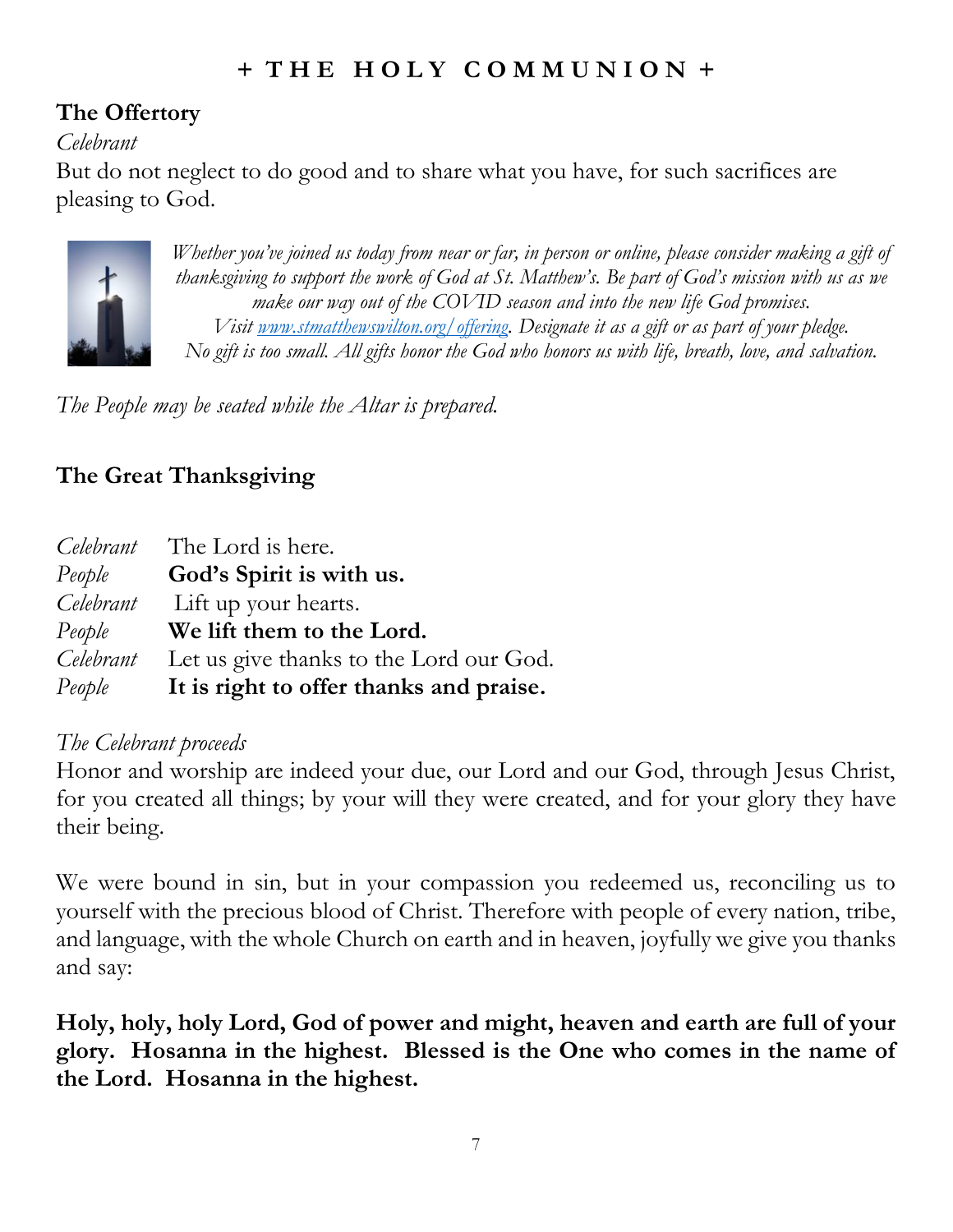#### *The people remain standing or kneel. The Celebrant continues*

All glory and honor to you, God of grace, for you gave your only Son Jesus Christ once for all on the cross to be the one perfect sacrifice for the sin of the world, that all who believe in him might have eternal life.

The night before he died, he took bread, and when he had given you thanks, he broke it, gave it to his disciples, and said: Take, eat, this is my body which is given for you; do this to remember me.

After supper he took the cup, and when he had given you thanks, he gave it to them and said: Drink this, all of you for this is my blood of the new covenant which is shed for you and for many for the forgiveness of sins; do this as often as you drink it, to remember me.

Therefore heavenly Father, in this sacrament of the suffering and death of your Son we now celebrate the wonder of your grace and proclaim the mystery of our faith.

*Celebrant and People* **Christ has died. Christ is risen. Christ will come in glory.**

#### *The Celebrant continues*

Redeemer God, rich in mercy, infinite in goodness, we were far off until you brought us near and our hands are empty until you fill them. As we eat this bread and drink this wine, through the power of your Holy Spirit feed us with your heavenly food, renew us in your service, unite us in Christ, and bring us to your everlasting kingdom.

O the depths and riches of your wisdom, O God; how unsearchable are your judgments and untraceable your ways.

### **From you, and through you, and for you are all things. To you be the glory for ever. AMEN.**

*Silence may be kept.*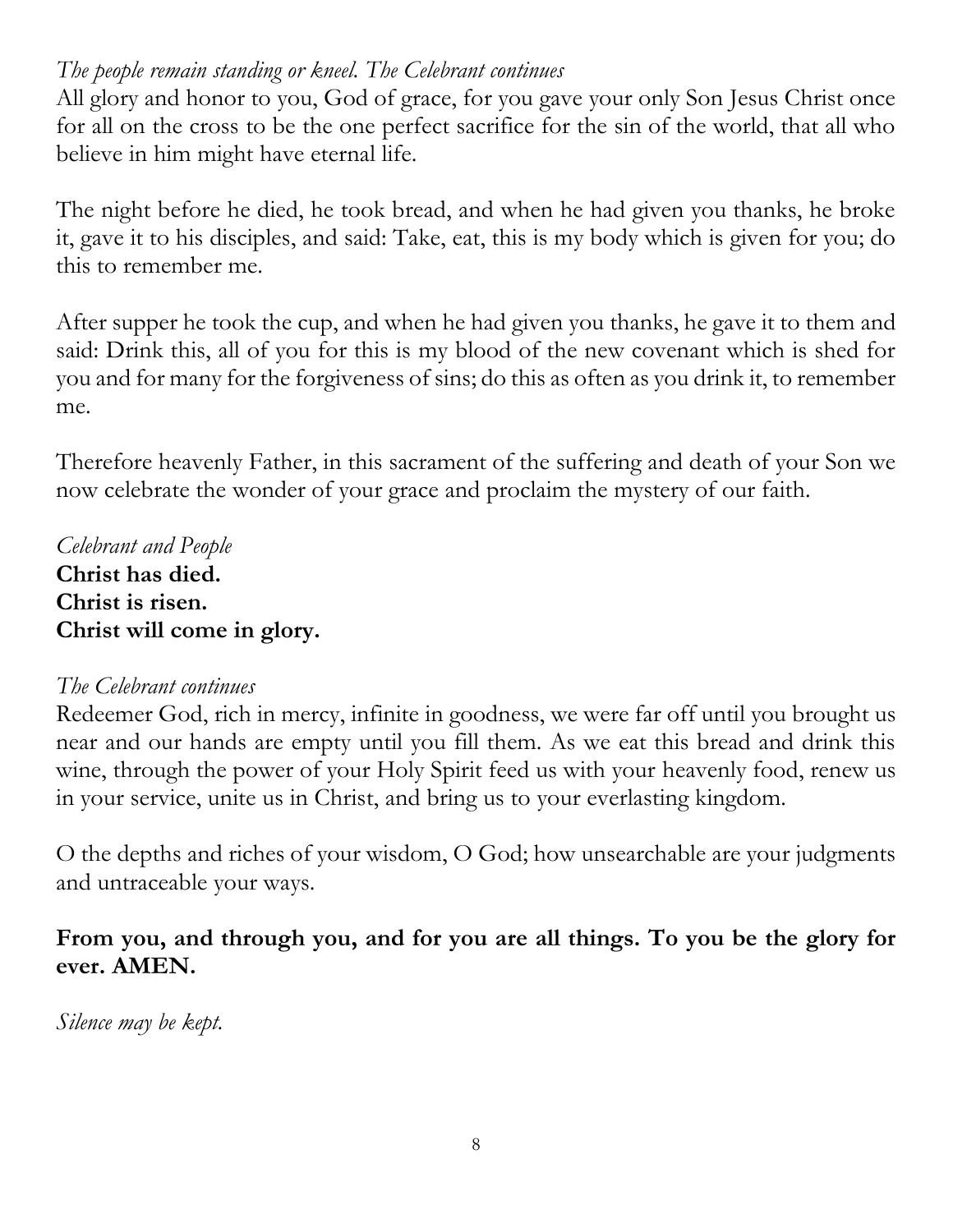And now, as our Savior Christ has taught us, we are bold to say, *Celebrant and People*

**Our Father, who art in heaven, hallowed be thy Name, thy kingdom come, thy will be done, on earth as it is in heaven. Give us this day our daily bread. And forgive us our trespasses, as we forgive those who trespass against us. And lead us not into temptation, but deliver us from evil. For thine is the kingdom, and the power, and the glory for ever and ever. Amen.**

#### **The Breaking of the Bread**

*The Celebrant breaks the consecrated Bread. A period of silence is kept.*

## *Celebrant* We break this bread to share in the body of Christ. *People* **We who are many are one body, for we all share the one bread.**

#### *The Celebrant says the following Invitation*

Draw near and receive the body and blood of our Savior Jesus Christ in remembrance that he died for us. Let us feed on him in our hearts by faith with thanksgiving.

*All are welcome to come forward, as directed by ushers, to receive communion or a blessing.*

*The Ushers will help you move toward the center in single file, socially distanced, lines. When you reach the center of the space, please open your hands and lay them flat to receive the bread or cross your arms over your chest to receive a blessing. Let the Priest know if you need a gluten free wafer by first extending your palms down. If you would like to have communion brought to your pew, please let an usher know*.

*If you are joining from home or have not received communion, you may offer this prayer to the Lord.*

**The Act of Reception** Saint Augustine's Prayer Book (2<sup>nd</sup> ed)

*The Celebrant and the People say together*

In union, Blessed Jesus, with the faithful gathered at every altar of your Church where your blessed Body and Blood are offered this day, I long to offer you praise and thanksgiving, for creation and all the blessings of this life, for the redemption won for us by your life, death, and resurrection, for the means of grace and the hope of glory.

I believe that you are truly present in the Holy Sacrament, and, since I cannot at this time receive communion, I pray you to come into my heart. I unite myself with you and embrace you with all my heart, my soul, and my mind. Let nothing separate me from you; let me serve you in this life until, by your grace, I come to your glorious kingdom and unending peace.

Come Lord Jesus, and dwell in my heart in the fullness of your strength; be my wisdom and guide me in right pathways; conform my life and actions to the image of your holiness; and, in the power of your gracious might, rule over every hostile power that threatens or disturbs the growth of your kingdom, who with the Father and the Holy Spirit, lives and reigns, one God, in glory everlasting. Amen.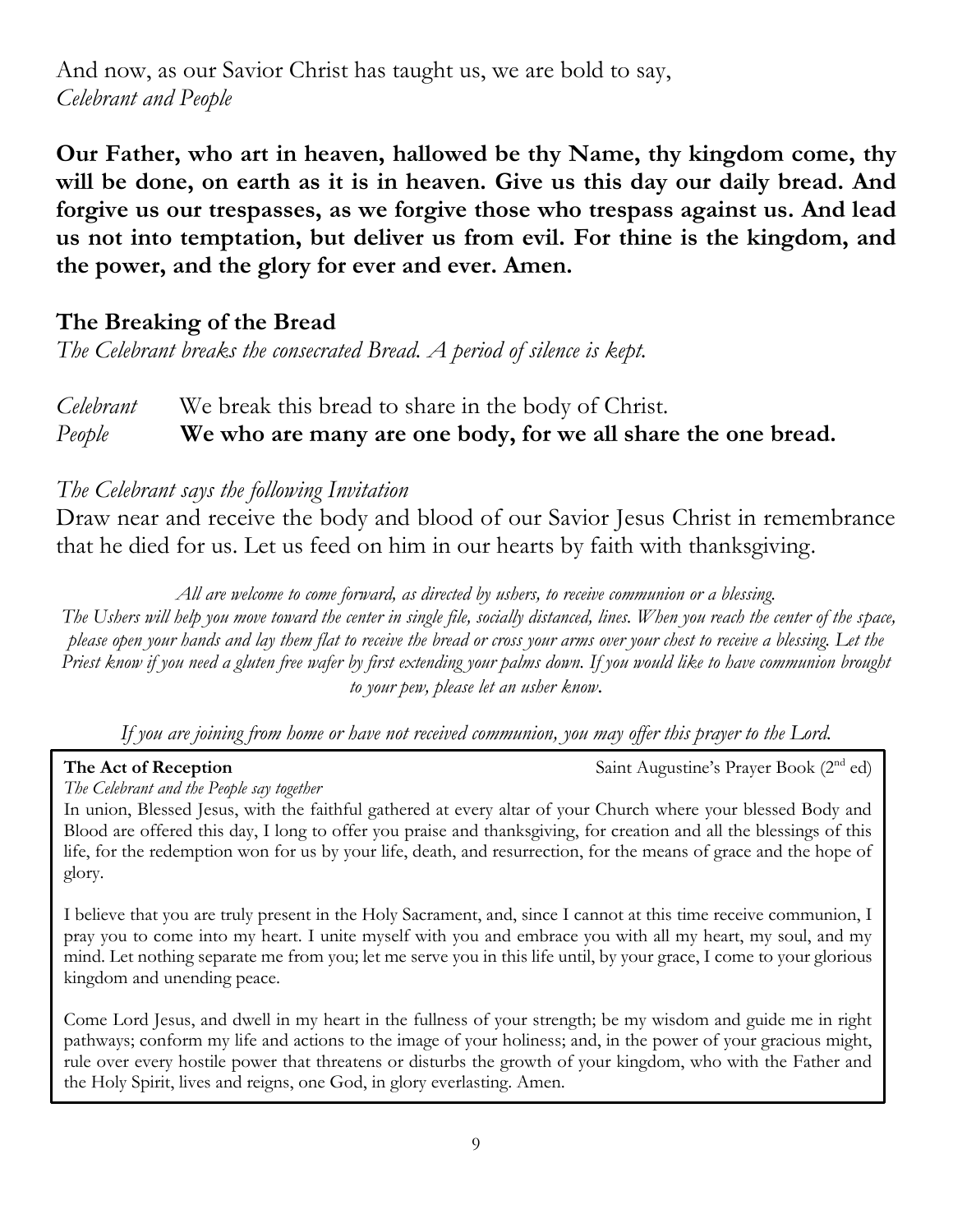#### **The Postcommunion Prayer**

## *The people stand or kneel. Celebrant* Let us pray. *People* **God of us all, we give you thanks and praise that when we were still far off you met us in your Son and brought us home. Dying and living, he declared your love, gave us grace and opened the gate of glory. May we who share Christ's body live his risen life; we who drink his cup bring life to others; we whom the Spirit lights give light to the world. Keep us firm in the hope you have set before us, so we and all your children shall be free, and the whole earth live to praise your name. Amen.**

### **Blessing**

*The Celebrant blesses the people saying*

Christ give you grace to grow in holiness, to deny yourselves, take up your cross, and follow him; and the blessing of God almighty, Father, Son, and Holy Spirit be with you this day and always. **Amen.**

## **Dismissal**

*Celebrant* Let us go forth in the name of Christ. *People* **Thanks be to God.**

## **Worship Leaders**

| Celebrant & Preacher | The Rev. Marissa Rohrbach      |
|----------------------|--------------------------------|
| Lectors              | Jean Campbell, Vytas Kisielius |
| Intercessor          | Paul Reis                      |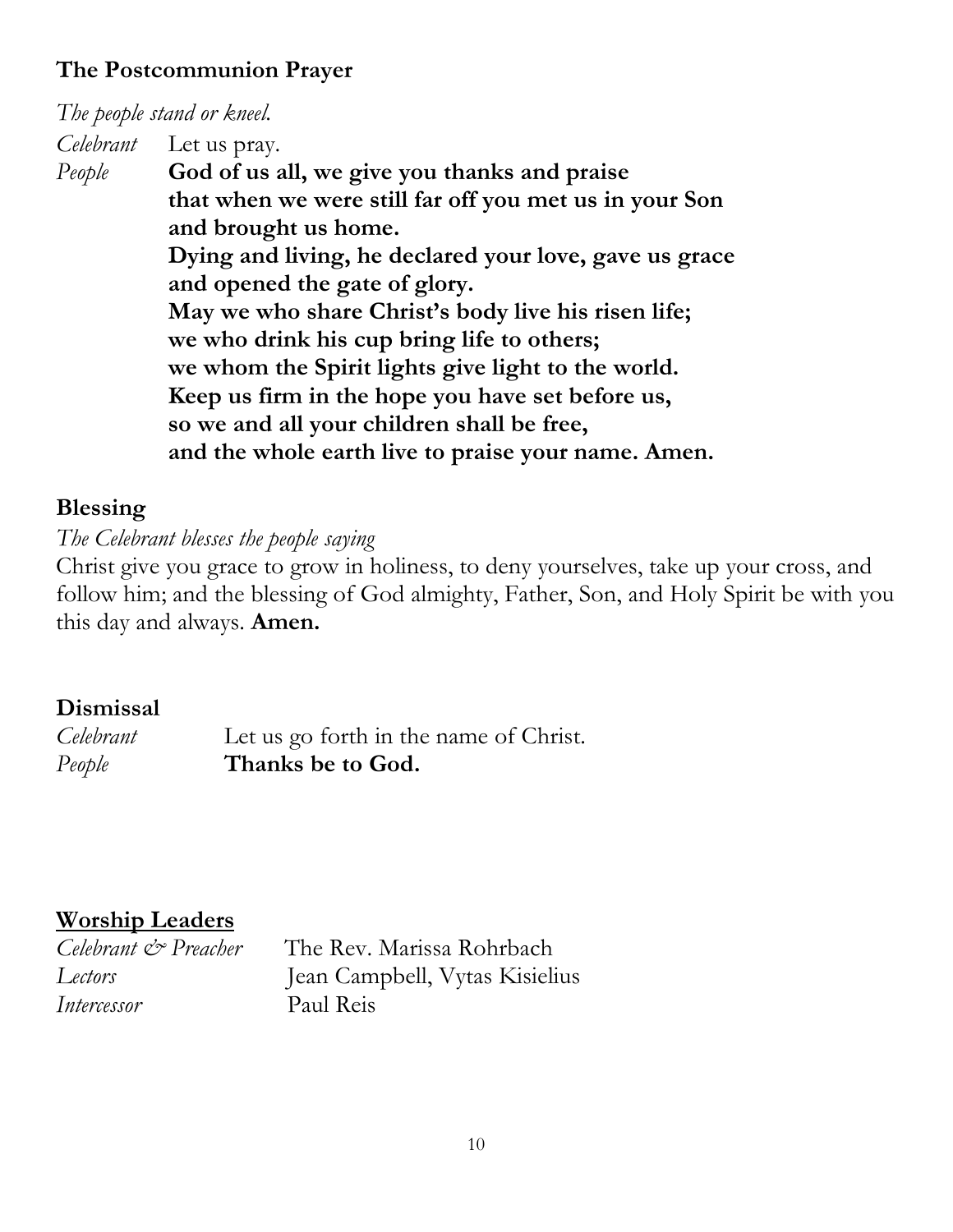### **Holy Weekly Calendar – April 13 - April 17**

**Wednesday, April 13 Spy Wednesday**

**Friday, April 15 Good Friday**

**Saturday, April 16 Holy Saturday**

**Sunday, April 17 Easter Sunday** 

7:00pm Holy Eucharist – Rite 2

**Thursday, April 14 Maundy Thursday** 7:00pm Contemplative Service of Taize

12:00 noon Good Friday Liturgy 7:00pm Devotional Concert

9:00am Preparation Liturgy

10:00am Festival Holy Eucharist Coffee Hour Easter Egg Hunt

> $\sim$  All Services to be In person & Livestreamed  $\sim$ *(except for Saturday 9am)*